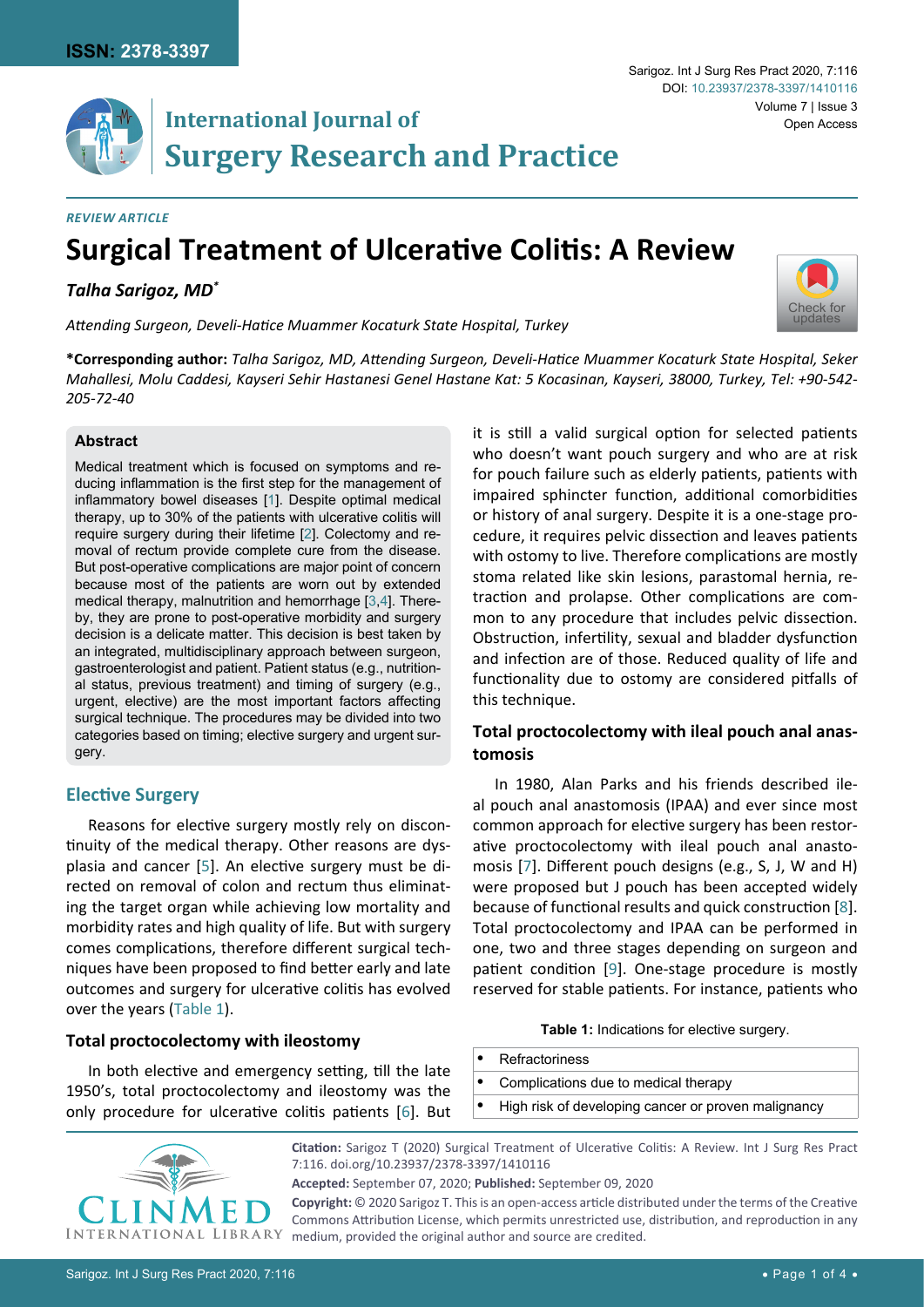<span id="page-1-1"></span>**Table 2:** Complications following total proctocolectomy with ileal pouch anal anastomosis.

| <b>Short Term</b>     | <b>Long Term</b>       |
|-----------------------|------------------------|
| Wound infection       | Pouchitis              |
| Pelvic abscess        | Bowel obstruction      |
| Anastomotic stricture | Pouch dysfunction      |
| Bowel obstruction     | Pouch fistula          |
| Pouch leak            | Sexual dysfunction     |
| Bleeding              | Reduction in fecundity |

are young, healthy and those on no drugs are candidates for non-diverted surgery [[2](#page-2-1)]. A two stage procedure which is the most common choice is composed of colectomy, pouch construction and loop ileostomy which is planned to be closed at a later time. A three stage procedure is composed of colectomy and ileostomy in the first stage, pouch construction in the second stage and ileostomy closure in the last stage. Multi-stage procedures are well suited for patients with poor nutritional status, acute colitis and those on high-dose steroid as they provide time for mucosal healing and detachment from immunosuppressives and steroids.

For IPAA, mortality rates have dropped below 1% in expert centers in the last decade and overall morbidity rates vary from 19% to 27% according to the literature [[10](#page-3-12)]. Complications due to IPAA can be divided into two groups as short-term and long-term ([Table 2](#page-1-1)). In an analysis of 3717 patients from Cleveland Clinic, shortterm complications were observed in 33% of patients and long-term complications in 29% [[11](#page-3-13)].

The most important complication after IPAA is pelvic abscess which is a result of either anastomotic failure or infrequently, infected hematoma. Post-operative fever should arouse suspicion and urgent measures must be taken to reveal underlying reason. Because, pelvic sepsis may result in pouch failure, fistula and anastomotic stricture. Pouchogram with water-soluble contrast or pouchoscopy can be helpful to check integrity of the anastomosis [[12](#page-3-14)]. If double stapled techniques are used, also the vagina must be examined for fistula. According to the size and extent of the pelvic abscess, there are different treatment approaches from broad-spectrum antibiotics to surgical intervention. For small abscess, antibiotics can be appropriate. For larger abscess, transanal drainage, drainage under radiological guidance are non-surgical measures but these methods may fail to control pelvic sepsis and eventually surgery is required [[13\]](#page-3-15). For anastomotic leaks, diverting ileostomy is formed if not previously done. If total disruption of anastomosis is present, one should prefer externalizing the pouch.

The most common late-complication of IPAA is Pouchitis which presents itself as pelvic pain, cramps, fever and increased number of defecation. But there is lack of consensus regarding the definition of Pouchitis in the <span id="page-1-0"></span>**Table 3:** Indications for emergency surgery.

| Massive life-threatening hemorrhage                   |
|-------------------------------------------------------|
| • Toxic megacolon                                     |
| Fulminant colitis who fail to respond medical therapy |
| Perforation                                           |
|                                                       |

literature and because of that reported rates of pouchitis whether early or late, differ from each other. For instance, in the study of Cleveland Clinic, Pouchitis rate following IPAA was 33%. It was 48% at 10 years in the report of Mayo Clinic [\[14](#page-3-0)]. These values are high when compared to other reports [\[15](#page-3-1),[16](#page-3-2)]. Antibiotics mostly ciprofloxacin and metronidazole are the primary treatment and endoscopic biopsy is required sometimes for confirmation [[17\]](#page-3-3). In rare cases of severe Pouchitis, ileostomy with or without pouch excision is required.

Sexual dysfunction and infertility are other concerns following pouch surgery. This is a result of pelvic dissection which is required for rectal resection. Although results of the published reports are controversial, mostly women are at risk and overall infertility rates vary from 38% to 64% [[18](#page-3-4),[19\]](#page-3-5). Before the operation, patients should be enlightened as to the possible negative effects on fertility.

In a systematic review it was stated that quality of life following IPAA improves a year later and UC patients become undistinguishable from the healthy ones irrespective of morbidity [[20](#page-3-6)].

#### **Subtotal colectomy with ileorectal anastamosis**

During the 1960's, subtotal colectomy with ileorectal anastomosis was proposed as an alternative method to total proctocolectomy and ileostomy. While lack of pelvic dissection and ileostomy construction are advantages of this technique theoretic risk of cancer arousing from the remnant rectal mucosa is a disadvantage. It requires follow up of the rectal mucosa for malignant change. Presence of rectal inflammation and loss of rectal compliance are contraindications to this technique. It is a surgical alternative in female fertile patients as it has no negative effect on fecundity [[21\]](#page-3-7).

#### **Urgent Surgery**

Main goal of the urgent surgery is retaining good health of the patient as soon as possible in order to perform future restorative procedures [[22\]](#page-3-8) ([Table 3\)](#page-1-0). Emergency surgery carries a great deal of mortality and morbidity when compared to elective surgery. In an analysis of ulcerative colitis patients that underwent emergency surgery, despite late medical advances, 30-day mortality rates were reported 13% [[23](#page-3-9)]. In large series from Europe, following urgent surgery 30-day mortality rates vary from 2.4% to 5.2% [[24](#page-3-10)[,25](#page-3-11)]. Higher rates should be expected in cases with advanced age, malnutrition and previous history of high dose immunosuppressive.

Subtotal colectomy with ileostomy and Hartmann's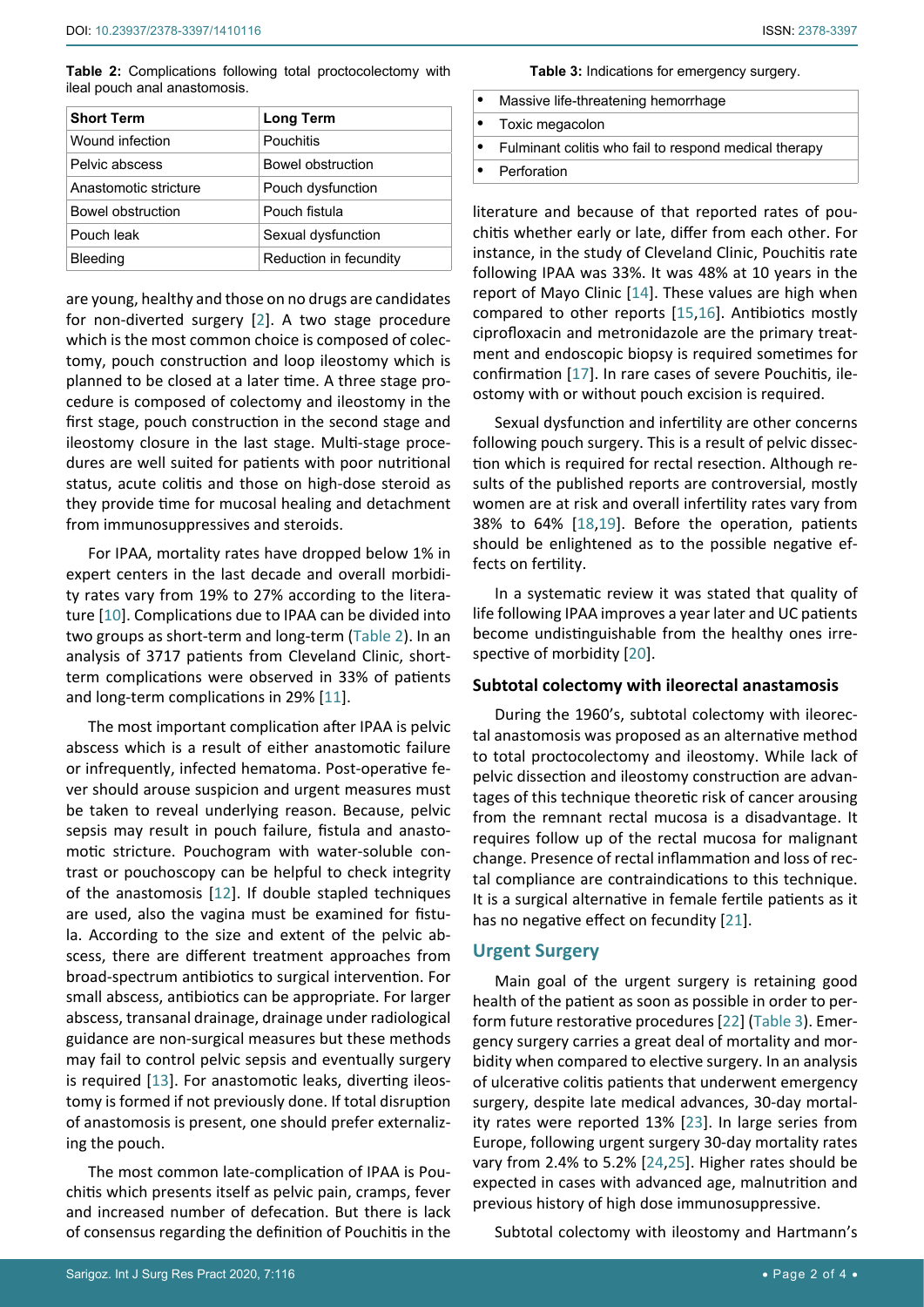procedure is a safe and fast technique under emergency conditions. Distal stump may be either left in pelvis, created as a mucous fistula or placed superfascially. Also insertion of rectal drainage tube may decrease postoperative pelvic sepsis after this procedure [\[26\]](#page-3-20). After superfascial placement of distal colonic stump or creation of mucous fistula, fewer pelvic complications and less morbidity rates were reported [[27](#page-3-21)]. But also there are reports that states intraperitoneal Hartmann's closure can be performed safely in selected patients.

Total colectomy is also an option but it requires pelvic dissection and high rates of hemorrhage, nerve damage and pelvic sepsis were reported. Regarding total proctocolectomy and IPAA, Heyvaert, et al. reported very high morbidity and anastomotic leak rate when compared to elective surgery and they specified it as a contraindication to emergency surgery [[28\]](#page-3-22).

#### **Minimally Invasive Surgery**

Minimally invasive surgery is the followed trend in the last decade. One of the first type laparoscopic surgeries is being used since 1992 for ulcerative colitis surgery [[29\]](#page-3-23). With the technological development and growing experience, single instrument laparoscopic surgery and natural orifice transluminal endoscopic surgery have followed this trend [\[30](#page-3-24)]. Nowadays there are published reports using robotic systems for total proctocolectomy and IPAA. But they are mostly case reports and not enough to compare short-term and long-term outcomes [[31](#page-3-25),[32\]](#page-3-26).

Laparoscopic procedures minimize the surgical trauma to these patients. Thus they cause less pain and also improve cosmesis and relatively patient satisfaction. Despite demanding and time consuming, they provide patients with rapid recovery, comfort and reduced burden of adhesion related problems according to the literature [[33\]](#page-3-27). There are reports comparing laparoscopy in both urgent and elective surgery. Yet, they are not sufficient to suggest it as a standard approach [[34\]](#page-3-28). When technical expertise and facility are available, laparoscopy seems a better approach in elective setting.

#### **Age**

Total proctocolectomy and IPAA is now considered the standard treatment of ulcerative colitis requiring surgery according to latest guidelines but there are still controversies regarding IPAA can be performed safely in the elderly. Either elective or urgent, operative mortality rates have been found higher in older patients [[35](#page-3-29)]. Age itself isn't a contraindication for IPAA but with advanced age comes comorbidities, muscular atrophy and sclerosis thereby anal sphincteric muscles weaken. Thus, careful planning must be put before the surgery. Total proctocolectomy and end-ileostomy is a better approach in elderly as it provides eradication of target organ and discharge of intestinal content easily when construction of pouch is contraindicated or not technically possible. Subtotal colectomy and ileorectal anastomosis is another alternative in those patients. It is a quick operation with less dissection and avoiding stoma is an advantage. It also provides quick return to social life [\[36](#page-3-16),[37\]](#page-3-17).

#### **Hand-sewn versus Double-stapled Anastomosis**

In the original operation of IPAA, Parks denuded rectal mucosa to prevent recurrence and performed a hand-sewn anal anastomosis. Since the introduction of stapled techniques, there has been an ongoing debate over which technique is better. According to the large series comparing hand-sewn and double-stapled techniques, there wasn't significant difference regarding functional results and recurrence. In the recent studies, quality of life and functional outcomes after stapled-IP-AA were significantly higher than hand-sewn-IPAA [\[38\]](#page-3-18). In the report of Kirat and Remzi, they compared both techniques in 3.109 patients and stated that patients undergoing stapled techniques had less complications and better quality of life [\[39\]](#page-3-19).

#### **Acknowledgements**

#### **Funding**

None to declare.

#### **Conflict of interest**

None to declare.

#### **References**

- <span id="page-2-0"></span>1. [Axel Dignass, James O Lindsay, Andreas Sturm, Alastair](https://pubmed.ncbi.nlm.nih.gov/23040451/)  [Windsor, Jean-Frederic Colombel, et al. \(2012\) Second Eu](https://pubmed.ncbi.nlm.nih.gov/23040451/)[ropean evidence-based consensus on the diagnosis and](https://pubmed.ncbi.nlm.nih.gov/23040451/)  [management of ulcerative colitis part 2: Current manage](https://pubmed.ncbi.nlm.nih.gov/23040451/)[ment. J Crohns Colitis 6: 991-1030.](https://pubmed.ncbi.nlm.nih.gov/23040451/)
- <span id="page-2-1"></span>2. [Howard Ross, Scott R Steele, Mika Varma, Sharon Dykes,](https://pubmed.ncbi.nlm.nih.gov/24316941/)  [Robert Cima, et al. \(2014\) Practice parameters for the sur](https://pubmed.ncbi.nlm.nih.gov/24316941/)[gical treatment of ulcerative colitis. Dis Colon Rectum 57:](https://pubmed.ncbi.nlm.nih.gov/24316941/)  [5-22.](https://pubmed.ncbi.nlm.nih.gov/24316941/)
- <span id="page-2-2"></span>3. [Wojciech Blonski, Anna M Buchner, Gary R Lichtenstein](https://pubmed.ncbi.nlm.nih.gov/24285003/)  [\(2014\) Treatment of ulcerative colitis. Curr Opin Gastroen](https://pubmed.ncbi.nlm.nih.gov/24285003/)[terol 30: 84-96.](https://pubmed.ncbi.nlm.nih.gov/24285003/)
- <span id="page-2-3"></span>4. [Bordeianou L, Maguire L \(2013\) State-of-the-art surgical](https://pubmed.ncbi.nlm.nih.gov/24002758/)  [approaches to the treatment of medically refractory ulcer](https://pubmed.ncbi.nlm.nih.gov/24002758/)[ative colitis. J Gastrointest Surg 17: 2013-2019.](https://pubmed.ncbi.nlm.nih.gov/24002758/)
- 5. [Andersson P, Soderholm JD \(2009\) Surgery in ulcerative](https://pubmed.ncbi.nlm.nih.gov/19786761/)  [colitis: Indication and timing. Dig Dis 27: 335-340.](https://pubmed.ncbi.nlm.nih.gov/19786761/)
- <span id="page-2-7"></span>6. [Scoglio D, Ahmed AU, Fichera A \(2014\) Surgical treatment](https://www.ncbi.nlm.nih.gov/pmc/articles/PMC4188879/)  [of ulcerative colitis: Ileorectal vs ileal pouch-anal anastomo](https://www.ncbi.nlm.nih.gov/pmc/articles/PMC4188879/)[sis. World J Gastroenterol 20: 13211-13218.](https://www.ncbi.nlm.nih.gov/pmc/articles/PMC4188879/)
- <span id="page-2-4"></span>7. [Parks AG, Nicholls RJ, Belliveau P \(1980\) Proctocolecto](https://pubmed.ncbi.nlm.nih.gov/7427044/)[my with ileal reservoir and anal anastomosis. Br J Surg 67:](https://pubmed.ncbi.nlm.nih.gov/7427044/)  [533-538.](https://pubmed.ncbi.nlm.nih.gov/7427044/)
- <span id="page-2-5"></span>8. [Keighley MR, Yoshioka K, Kmiot W \(1988\) Prospective ran](https://pubmed.ncbi.nlm.nih.gov/3219525/)[domized trial to compare the stapled double lumen pouch](https://pubmed.ncbi.nlm.nih.gov/3219525/)  [and the sutured quadruple pouch for restorative proctocol](https://pubmed.ncbi.nlm.nih.gov/3219525/)[ectomy. Br J Surg 75: 1008-1011.](https://pubmed.ncbi.nlm.nih.gov/3219525/)
- <span id="page-2-6"></span>9. [Grucela A, Steinhagen RM \(2009\) Current surgical man](https://onlinelibrary.wiley.com/doi/abs/10.1002/msj.20152)[agement of ulcerative colitis. Mt Sinai J Med 76: 606-612.](https://onlinelibrary.wiley.com/doi/abs/10.1002/msj.20152)